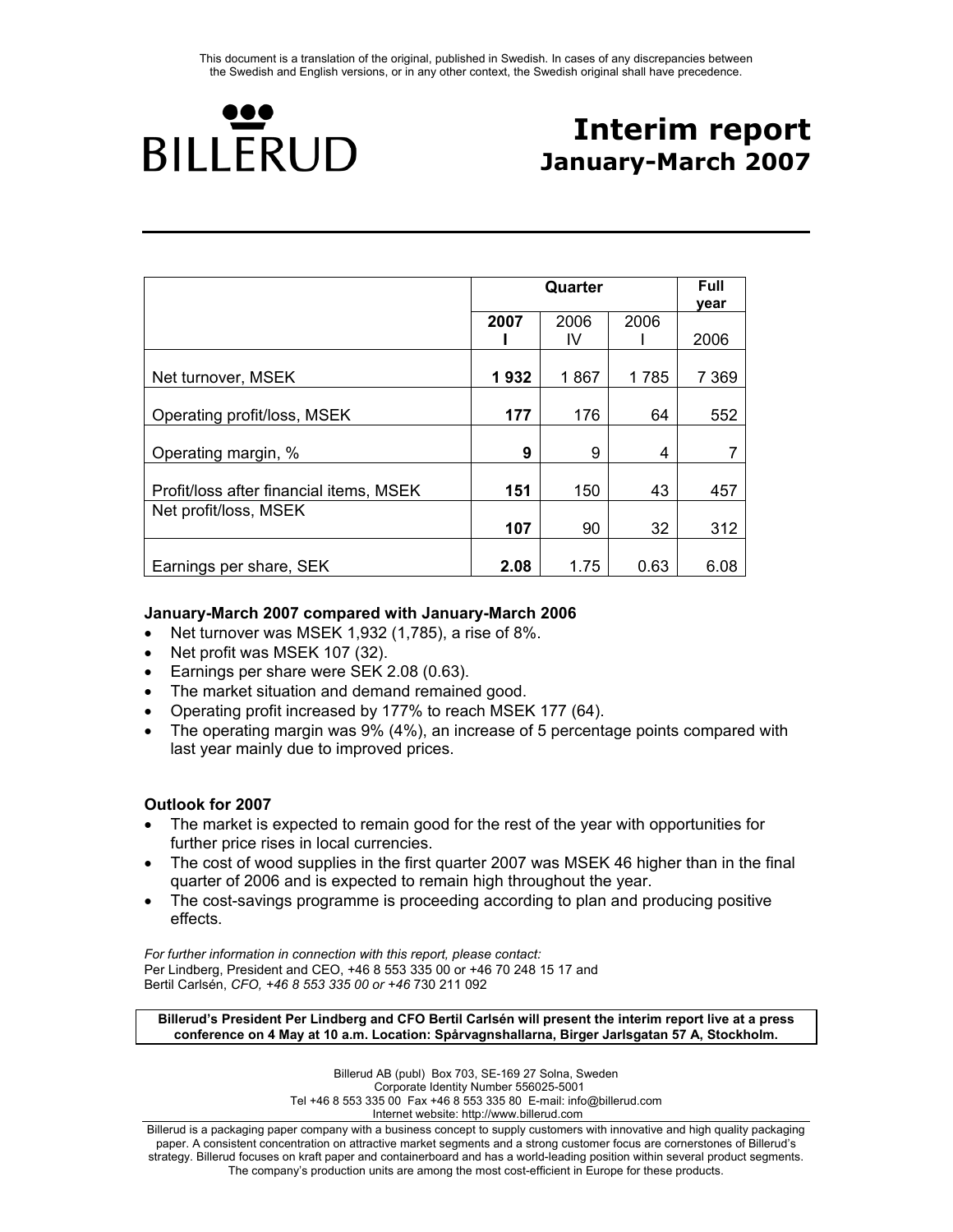# **Billerud Group**

### **Market**

The market and demand for Billerud's products remained positive. Demand improved during the quarter, especially for sack paper and pulp.

Billerud's total deliveries during the first quarter of 2007 amounted to 343,000 tonnes, up 1% on the final quarter of 2006 and unchanged on the first quarter of 2006.

Deliveries of packaging paper during the first quarter amounted to 259,000 tonnes, down 2% on both the final quarter of 2006 and the first quarter of 2006.

Demand for long-fibre sulphate pulp was good during the quarter. At the start of 2007 the price for long-fibre sulphate pulp was USD 730 per tonne. The price rose to around USD 760 per tonne during the first quarter. Billerud's deliveries of market pulp amounted to 84,000 tonnes during the quarter, up 11% on the previous quarter and up 8% on the first quarter of 2006.

# **Sales and results**

#### *First quarter*

Net turnover for the first quarter was MSEK 1,932, up 3% on the final quarter of 2006 and up 8% on the first quarter of 2006. The increase was mainly due to higher prices.

The operating profit for the first quarter was MSEK 177, up MSEK 113 on the first quarter last year.

The difference was mainly due to the following components (MSEK):

| Delivery and production volumes, including product mix | +0     |  |
|--------------------------------------------------------|--------|--|
| Sales prices (in respective sales currency)            | $+183$ |  |
| Increased variable costs                               | $-25$  |  |
| Lower fixed costs                                      | +4     |  |
| Increased depreciation                                 | -6     |  |
| Effects of exchange rate changes, including hedging    | $-43$  |  |
| Total change in profit                                 | $+113$ |  |

The change in variable costs mainly comprises higher wood prices and lower energy costs due to the recently completed investment in energy measures.

The first quarter of last year was affected to some extent by the maintenance stoppage at Skärblacka. This year's maintenance stoppage at Skärblacka will take place exclusively within the second quarter. Gruvön will also perform a maintenance stoppage in the second quarter, while Karlsborg and Beetham will perform theirs in the third quarter.

Compared with the final quarter of 2006, the profit rose by MSEK 1. Increased wood costs of around MSEK 46 were countered mainly by lower fixed costs and higher prices.

Net financial items were MSEK -26, down MSEK 5, or 24%, on the same period in 2006, mainly because of higher market interest rates.

The estimated tax cost was MSEK 44, representing a tax rate of 29%.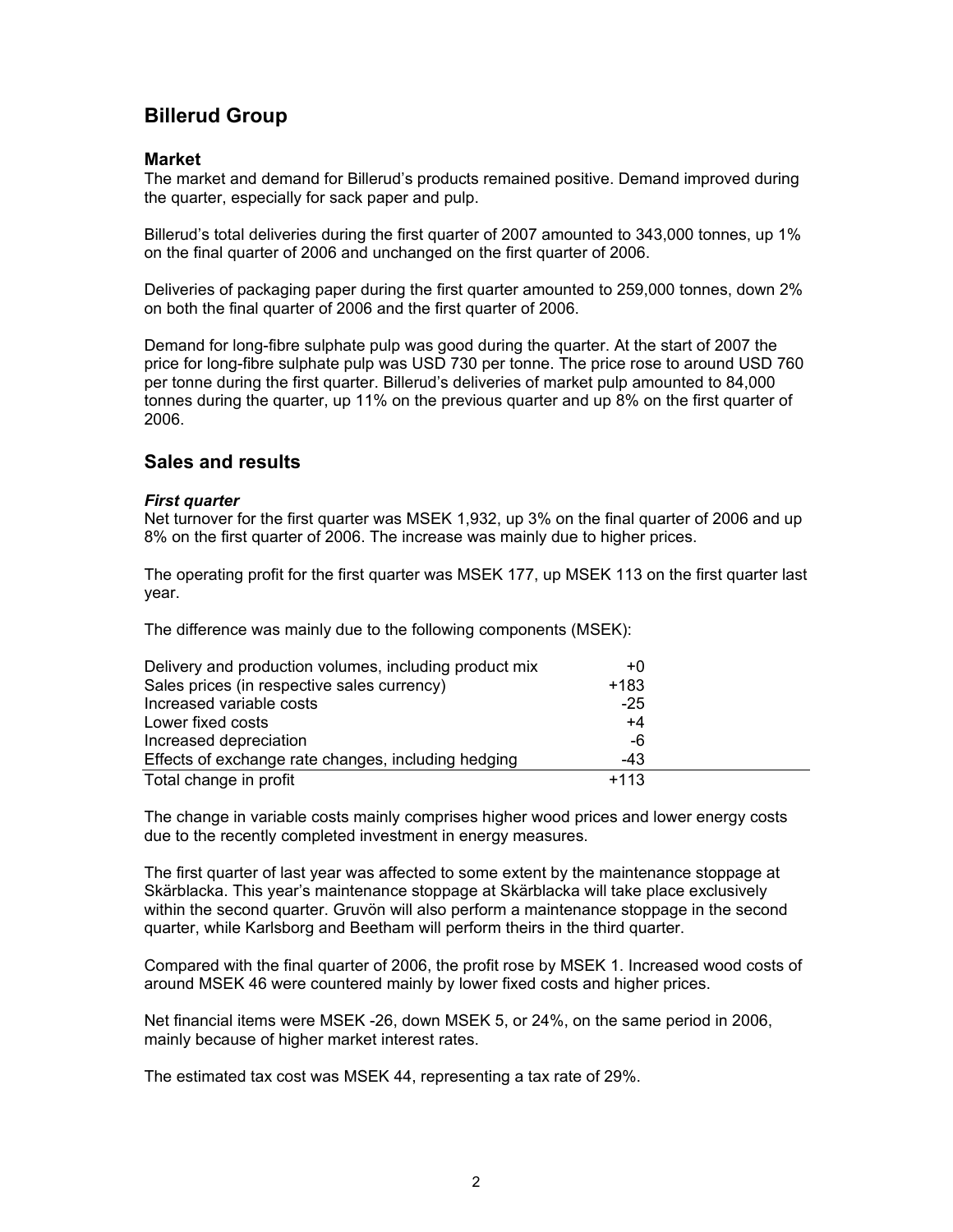#### **Currency hedging**

In the first quarter of 2007 net flows were hedged at the following rates: EUR/SEK 9.31 (9.35), USD/SEK 7.07 (7.17), GBP/SEK 13.55 (13.37) and DKK/SEK 1.25 (1.21). Currency hedging had an overall effect on profits of MSEK -34 (-13) (compared with if no hedging had been performed).

Billerud's outstanding currency contracts as of 31 March 2007 had a market value of MSEK-12. The share of contracts corresponding to accounts receivable affected results during the first quarter. Other contracts had a market value of MSEK -24.

The hedged amount of currency flows and exchange rate for SEK in relation to EUR, USD and GBP are shown in the table below.

DKK accounts for just 0.5% of total hedged flows and is therefore not included in the table.

| <b>Currency</b> |                             | Apr-Jun<br>2007 | <b>Jul-Dec</b><br>2007 | Jan-Jun | <b>Total</b><br>2008 12 months |
|-----------------|-----------------------------|-----------------|------------------------|---------|--------------------------------|
| <b>EUR</b>      | Proportion of<br>total flow | 100 %           | 68 %                   | 15 %    | 63 %                           |
|                 | Rate                        | 9.15            | 9.12                   | 9.25    | 9.14                           |
| <b>USD</b>      | Proportion of<br>total flow | 98 %            | 63 %                   |         | 57 %                           |
|                 | Rate                        | 7.01            | 6.92                   |         | 6.94                           |
| <b>GBP</b>      | Proportion of<br>total flow | 88 %            | 52 %                   |         | 48 %                           |
|                 | Rate                        | 13.60           | 13.45                  |         | 13.48                          |

#### **Hedged amount of currency flows and exchange rate for SEK in relation to EUR, USD and GBP**

As of 26 April 2007, Billerud has hedged around 53% of estimated net flows in EUR over 12 months, around 51% of estimated net flows in USD over 12 months, around 48% of estimated net flows in GBP over 12 months and around 50% of estimated net flows in DKK over 12 months.

# **Investments and capital employed**

Gross investment amounted to MSEK 126 (218) and comprised re-investment and new investment in measures aimed at improving volumes and quality at the mills.

Billerud's capital employed amounted to MSEK 5,157 as of 31 March 2007, compared with MSEK 5,190 on 31 December 2006 and MSEK 5,090 on 31 March 2006.

The return on capital employed over the most recent 12 months was 13%, (-4). The return on shareholders' equity after tax was 15%. Discounting the effects of currency hedging, the return on capital employed was 10%.

# **Cash flow and financial position**

Cash flow from current activities in the first quarter amounted to MSEK 207, compared with MSEK 215 in the same period last year.

Operating cash flow amounted to MSEK 81, compared with MSEK 10 in the first quarter of 2006. Billerud's net debt was reduced by MSEK 86 in the first quarter of 2007.

On 31 March 2007 interest-bearing net debt amounted to MSEK 2,427, compared with MSEK 2,513 on 31 December 2006 and MSEK 2,492 on 31 March 2006.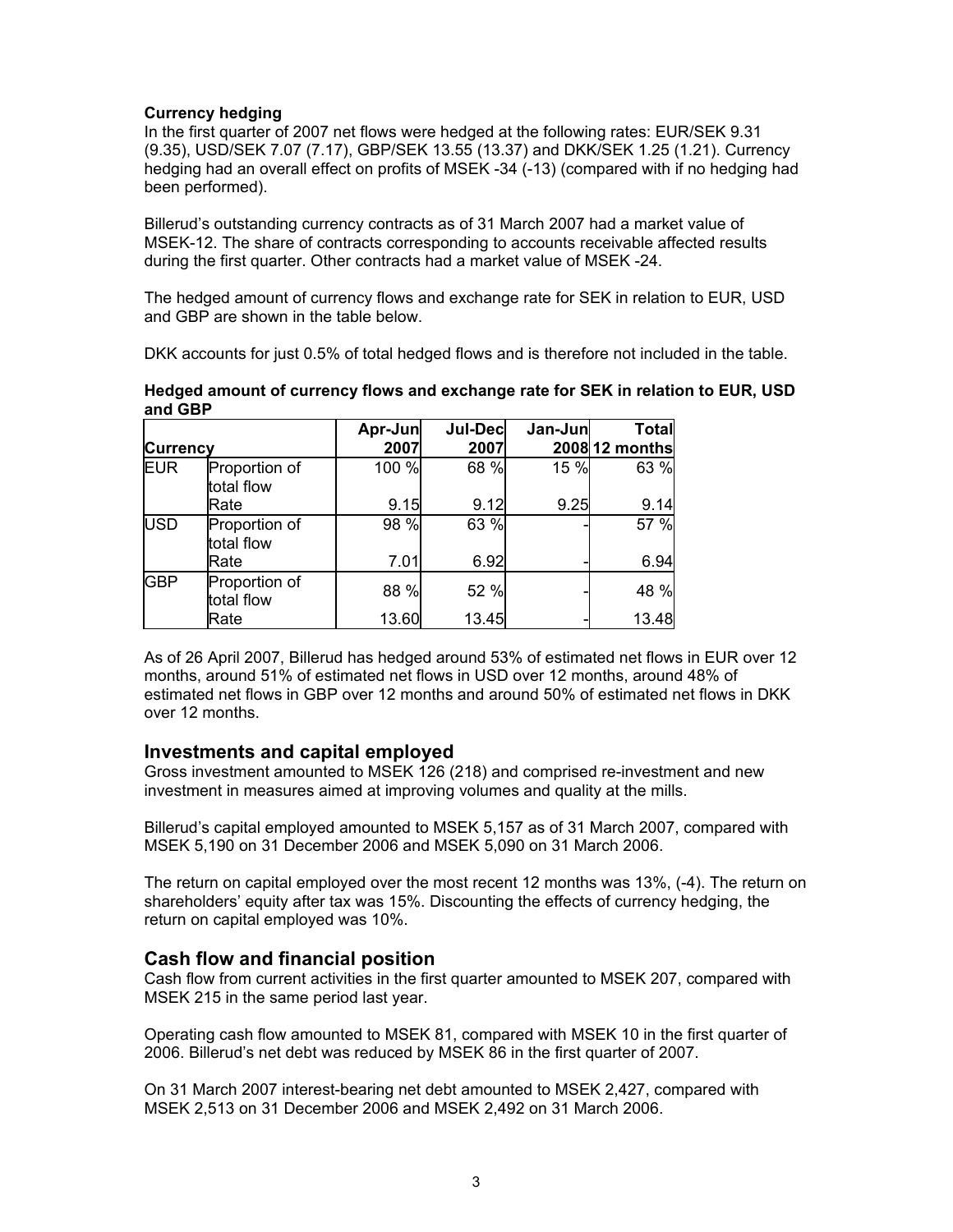The Group's net debt/equity ratio at the end of the period was 0.89, compared with 0.94 at the end of 2006 and 0.96 on 31 March 2006. According to Billerud's financial targets, the ratio should be between 0.6 and 0.9. During the period when Billerud has invested in increasing the amount of electricity it generates the debt/equity ratio temporarily exceeded the company's financial target, but starting with this quarter it is now back within the target range.

|                                                             | Jan-March | Oct-Dec | Jan-March |
|-------------------------------------------------------------|-----------|---------|-----------|
| <b>MSEK</b> (positive figure indicates a reduction in debt) | 2007      | 2006    | 2006      |
| <b>Current activities</b>                                   | 207       | 209     | 215       |
| Current net investments, excluding energy                   |           |         |           |
| projects                                                    | $-120$    | $-104$  | $-115$    |
| Energy project investments                                  | -6        | $-52$   | -90       |
| Operating cash flow                                         | 81        | 53      | 10        |
|                                                             |           |         |           |
| Other items not affecting cash flow                         | 5         | -4      |           |
| Change in net debt during the period                        | 86        | 49      |           |

#### **Cash flow summary**

# **Financing**

Interest-bearing loans as of 31 March 2007 amounted to MSEK 2,836. This includes utilisation of MSEK 142 of a syndicated bank loan (maximum: MSEK 1,800), utilisation of MSEK 1,682 of bond loans and utilisation of MSEK 992 of Billerud's certificate programme (maximum: MSEK 1,500). There is also a convertible debenture with a market value of MSEK 20.

#### **Personnel**

The average number of employees during the first quarter was 2,317, compared with 2,477 in the first quarter of last year, a reduction of 160 employees.

#### **Business areas**

Billerud's net turnover and operating profit/loss per business area are reported below. The results of the business areas are reported excluding the effects of currency hedging and from 2007 excluding the effects on profits of restating customer receivables in foreign currency and currency effects in connection with payments. These effects are reported on a separate line, Currency hedging etc. The part of currency exposure relating to changes in invoicing rates continue to be included in the results of the business areas. Last year's figures have been adjusted for comparison.

Billerud is monitored and controlled operationally from the perspective of the business areas. This applies for sales, operating profit/loss, product development and market investments. With regard to fixed assets and capital investments a division into business areas with the chosen structure is not possible as the business areas are strongly integrated in terms of production. For accounting purposes and with regards to the definition of business segments in IAS 14, the company will continue to conduct its activities in one business segment.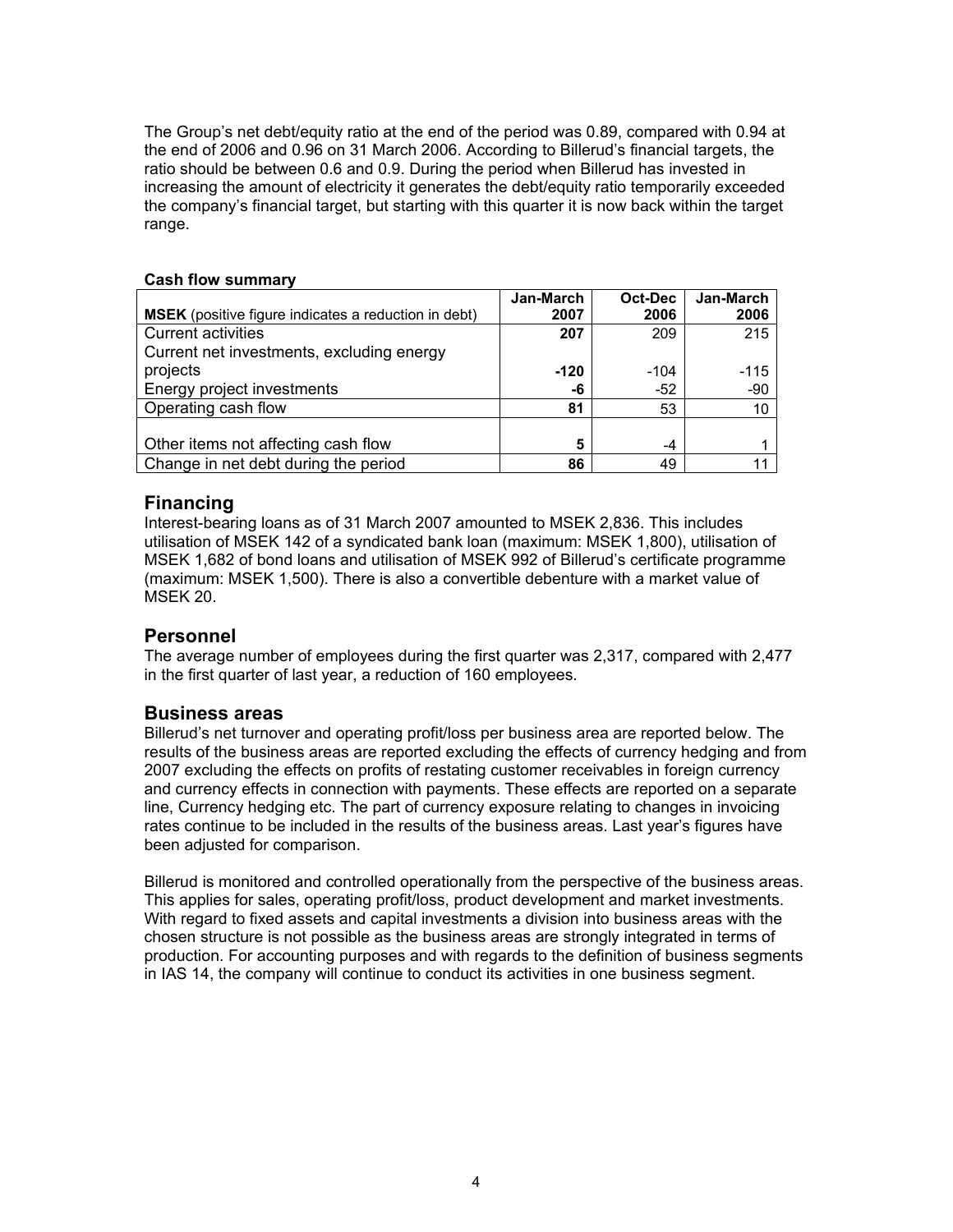#### **Net turnover and operating profit**

| Net turnover                 |      |      |        | Operating profit |             |      |            |             |       |             |
|------------------------------|------|------|--------|------------------|-------------|------|------------|-------------|-------|-------------|
|                              | Q 1  | Q 4  | %      | Q 1              | %           | Q 1  | $\Omega$ 4 | $\%$        | Q 1   | %           |
| <b>MSEK</b>                  | 2007 | 2006 | change |                  | 2006 change | 2007 |            | 2006 change |       | 2006 change |
| Packaging & Speciality Paper | 988  | 926  |        | 949              | 4           | 98   | 91         | 8           | 63    | 561         |
| Packaging Boards             | 540  | 559  | -3     | 546              | -11         | 53   | 58         | -9          | 43    | 231         |
| Market Pulp                  | 389  | 353  | 10     | 318              | 22          | 32   | 23         | 39          | -6    |             |
| Currency hedging etc.        | 15   | 29   |        | $-28$            |             | 15   | 29         |             | $-28$ |             |
| Other and eliminations       | ۰    |      |        | ۰                |             | -21  | $-25$      |             | -8    |             |
| <b>Group total</b>           | 1932 | 867  | 3      | 785              | 8           |      | 176        |             | 64    | 177         |

#### **Markets**

#### **Packaging & Speciality Paper**

#### *First quarter*

The operating profit for the period was MSEK 98. Compared with the same period last year, profit increased by MSEK 35 or 56%, mainly due to the higher volumes and better prices. Compared with the final quarter of 2006 profit rose by MSEK 7, or 8%, due to higher volumes and the fact that price increases were higher than cost increases. The operating margin was 10%, compared with 7% in the first quarter of 2006 and 10% in the final quarter.

#### *Market development*

The market for sack paper, especially brown sack paper, remained strong. One explanation for this is the capacity reductions expected on the market in 2007. Other products are experiencing good demand. Price rises of 4-8% in local sales currencies have been announced for sack paper in the first quarter.

#### **Packaging Boards**

#### *First quarter*

The operating profit was MSEK 53. Compared with the same period last year, profit increased by MSEK 10 or 23%, mainly due to higher prices. Compared with the final quarter of 2006 profit fell by MSEK 5, due to lower volumes. The operating margin was 10%, compared with 8% in the first quarter of 2006 and 10% in the final quarter.

#### *Market development*

Capacity reductions on the market for S/C fluting have meant that Billerud's order books are very strong. The market for white kraftliner is stable. Price increases of EUR 40 per tonne were announced during the quarter for S/C fluting

The market penetration of New Billerud Flute®, the next generation of S/C fluting, reached 75% during the quarter, which had a positive effect on average prices for S/C fluting. The new quality is the strongest fluting on the market, with a 20% improvement in technical values and better runnability. The new product means a new market standard has been established while Billerud's position as market leader in S/C fluting has been strengthened even further.

# **Market Pulp**

#### *First quarter*

The operating profit was MSEK 32. Compared with the previous quarter, operating profit rose by MSEK 38, mainly due to higher prices and higher volumes. In relation to the final quarter of 2006 operating profit was up MSEK 9, or 39%, mainly because of higher volumes. The weaker USD exchange rate was countered by higher pulp prices in USD.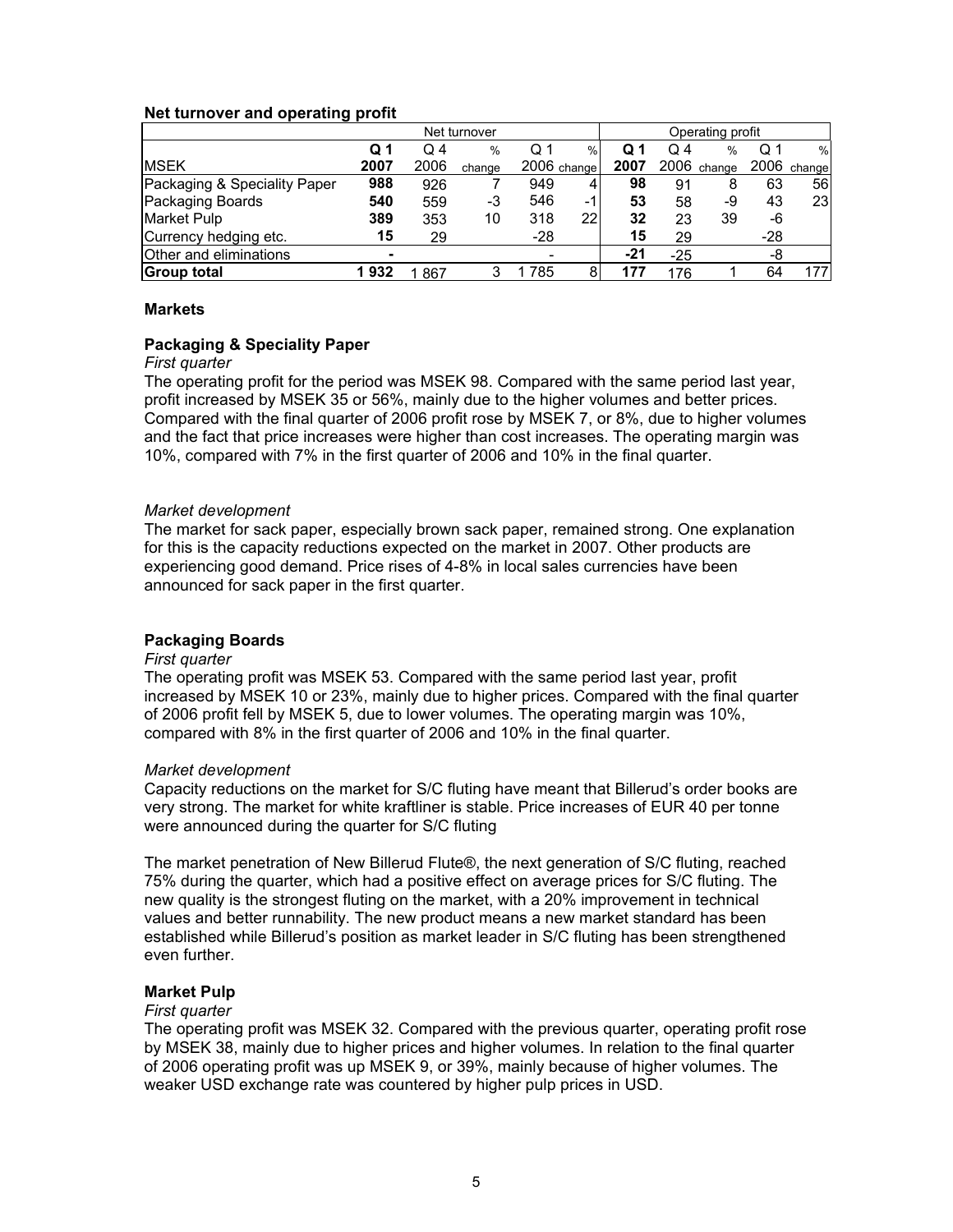#### *Market development*

Demand is expected to remain strong on the pulp market in the coming quarter. At the start of 2007 the price for long-fibre sulphate pulp was USD 730 per tonne. The price rose to around USD 760 per tonne during the first quarter. Pulp prices, as denominated in USD, are expected to rise further in the spring.

# **Cost reduction measures**

#### **Energy**

Since the autumn 2004 Billerud has been implementing measures to increase its own energy production and thus reduce energy costs. The investment in energy projects includes new steam turbines for back-pressure and the rebuild of bark boilers at all three Swedish mills and new electricity supply for the Gruvön mill. The total investment sum is MSEK 1,090. The bark boilers were taken into operation at the end of 2005 and the steam turbines were taken into operation in 2006. Some optimisation of electricity generation remains to be performed, but the majority of the project has now been completed.

Annual savings before depreciation from the projects, compared with no investment, are in excess of the targeted MSEK 250. The effects of the energy projects on Billerud's energy costs for 2007 compared with 2006 are expected to produce savings of around MSEK 90. Energy costs for the first quarter were MSEK 26 lower than for the corresponding period last year. Depreciation cost increased with approximately MSEK 50 due to the energy program.

The investments enable Billerud to generate around 0.9 TWh of electricity from its own production process out of a total requirement of 1.6 TWh. The remainder is currently purchased on the electricity market, with prices hedged for the coming 6 months approximately. Billerud is working to secure an additional part of the overall requirement via long-term agreements and by investing further in electricity generation.

#### **Organisation**

On 8 June 2005 the Board decided to implement a programme of changes to Billerud's organisation. This will include a reduction of 450 full-time jobs. The proposed staff changes affect all four of the Group's mills; Gruvön, Karlsborg and Skärblacka in Sweden and Beetham in the UK. Staff reductions have now been mostly completed through early retirement.

The programme will reduce annual costs by at least MSEK 250 compared with cost levels in 2004. Implementation started in 2005, and is proceeding largely according to plan. The programme for Skärblacka and Karlsborg was completed at the end of 2006. At Gruvön and Beetham completion of the programme is being postponed to the end of 2007. As of 30 March 2007, 72% of the targeted savings of MSEK 250 had been realised. The full effect on earnings should be noted in the final quarter of 2007.

# **Largest shareholders**

Billerud's ten largest shareholders according to the register of VPC (the Swedish Securities Register Centre) and Sanderson Asset Management as of 30 March 2007 (excluding 1.9 million shares owned by the company itself) and shares owned by deposit banks):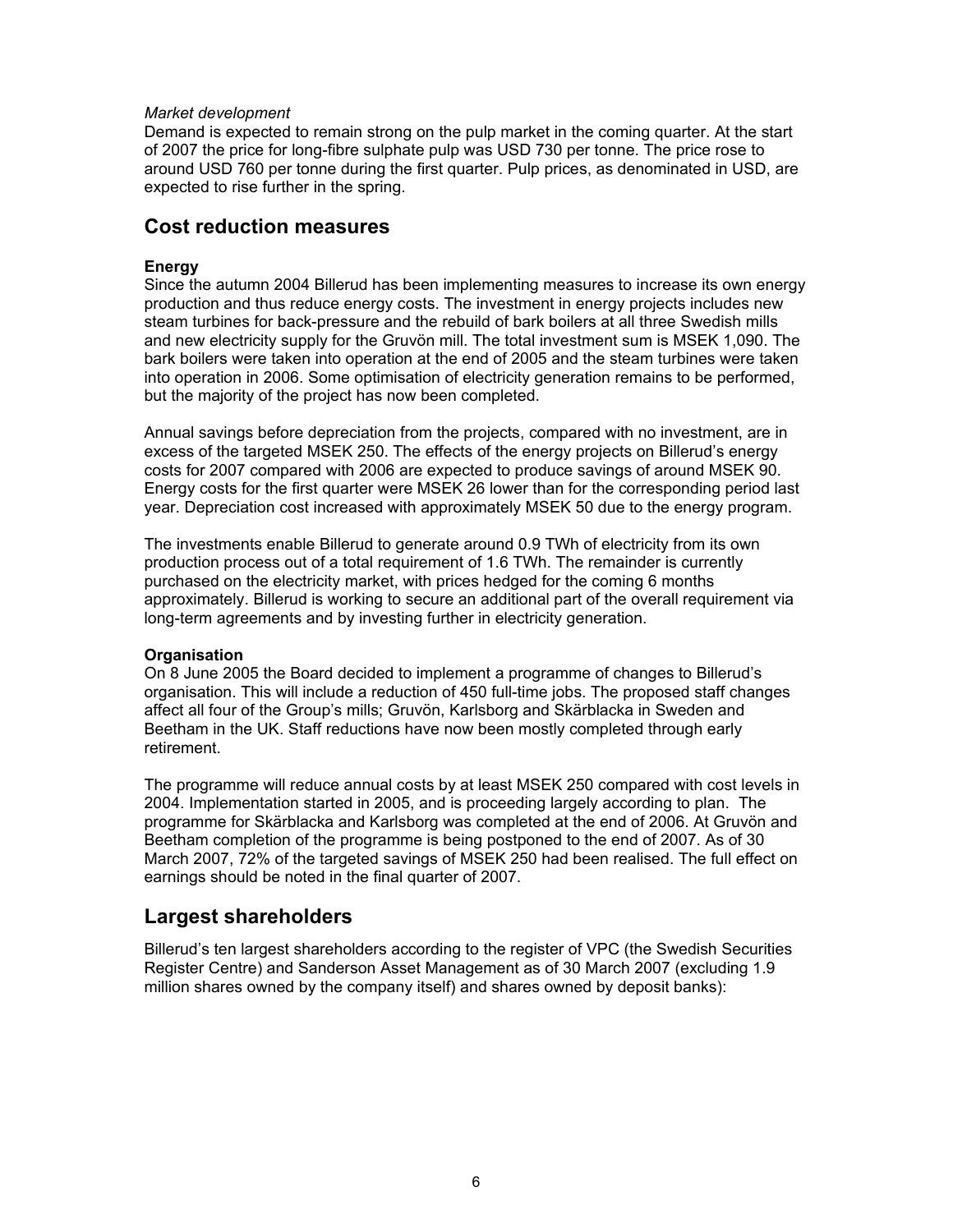| Owner                                | No. of shares (million)<br>(shares = votes) | <b>Proportion of</b><br>shares on market, % |
|--------------------------------------|---------------------------------------------|---------------------------------------------|
| Frapag Vermögensverwaltung GmbH      | 9.1                                         | 17.7                                        |
| Sanderson Asset Management           | 3.0                                         | 5.8                                         |
| SEB Fonder/SEB Trygg Liv/Securities  | 1.4                                         | 2.8                                         |
| Prior & Nilsson Fonder               | 1.0                                         | 2.0                                         |
| Gladiator                            | 0.9                                         | 1.7                                         |
| <b>DFA</b>                           | 0.8                                         | 1.6                                         |
| Swedbank inkl Swedbank Robur Fonder  | 0.6                                         | 1.1                                         |
| Morgan Stanley                       | 0.6                                         | 1.1                                         |
| Sis Segaintersettle                  | 0.5                                         | 1.0                                         |
| Mellon                               | 0.4                                         | 0.9                                         |
| Total 10 largest                     | 18.3                                        | 35.7                                        |
| Total Billerud excluding own holding | 51.4                                        | 100.0                                       |

The share of foreign ownership was 41.5% of total shares on the market. The total number of shareholders (including nominees) was around 151,000.

# **Distribution of shares**

As of 30 March 2007 the distribution of shares was as follows:

| Registered amount of shares                     | 53 343 043 |
|-------------------------------------------------|------------|
| Bought-back shares in company ownership         | $-1910000$ |
| Shares on the market                            | 51 433 043 |
| Convertible debenture loan (on full conversion) | 178 002    |
| Shares on the market (after full conversion)    | 51 611 045 |

Since the end of 2004 there have been no share buy backs.

During the first quarter there were two new share issues connected with the exercising of convertible debentures. This resulted in the issue of 63,423 new shares, taking the registered total number of shares to 53,343, 043.

# **Outlook**

The market is expected to remain good for the rest of the year with opportunities for additional prices rises in local currencies.

The cost of wood supplies rose by MSEK 46 in the first quarter compared with the final quarter, and is expected to remain high during the year.

The cost savings programme is proceeding according to plan and continues to have positive effects.

Stockholm, Sweden 3 May 2007 Billerud AB (publ)

*The Board of Directors* 

*This part of the interim report has not been checked by the company's auditors.* 

#### **Interim reports 2007**

| Second quarter 2007 | 25 July 2007     |
|---------------------|------------------|
| Third quarter 2007  | 14 November 2007 |

**Please note that the date for the 6 month Interim report has been changed to 25 July.**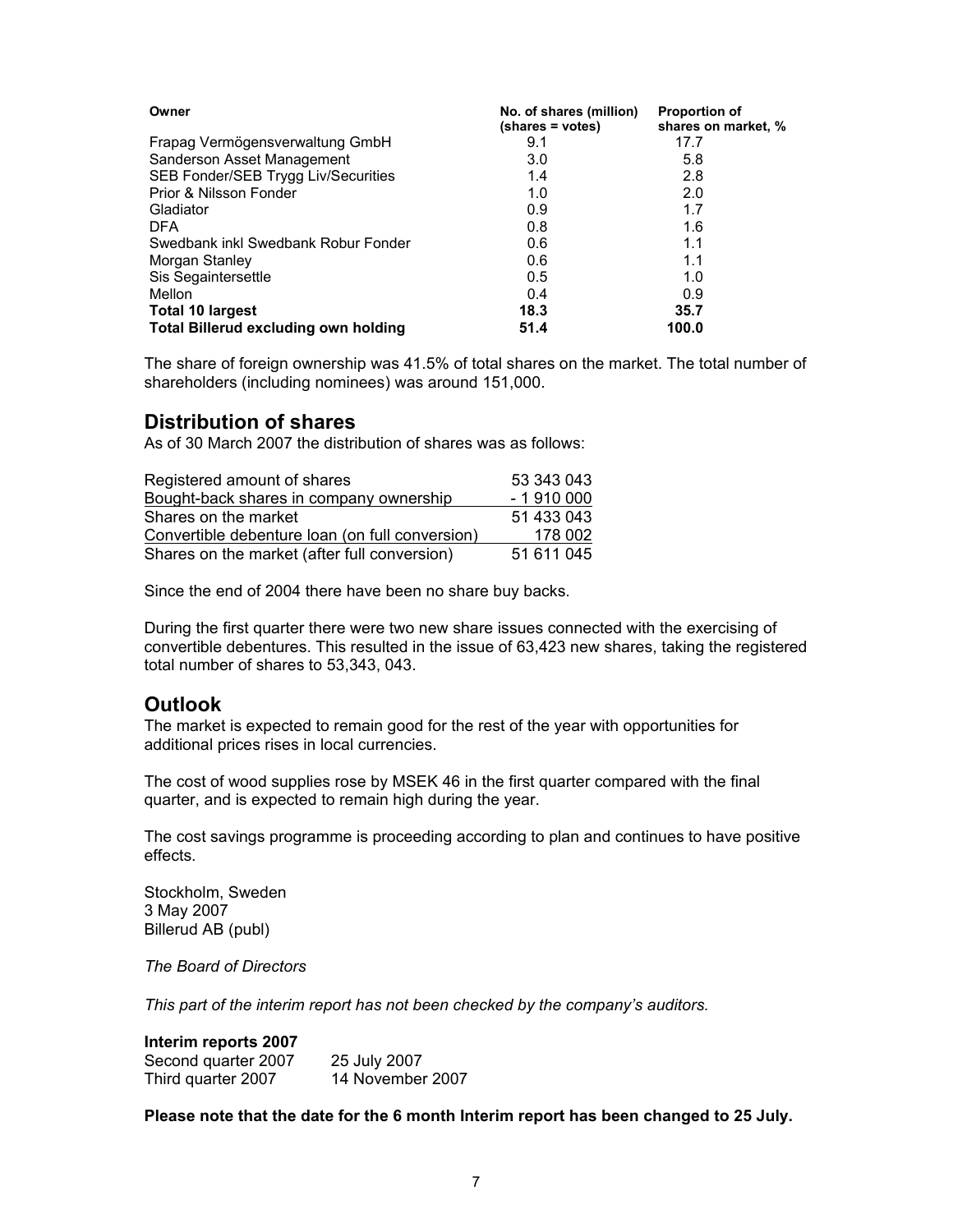# **Billerud Group Supplement 1**

#### **Accounting principles**

The accounts are prepared in accordance with IAS 34 Interim reports and RR 31 Group Interim Reports. Concerning IAS 14 Segment reporting, see the comments on the business areas on page 4 in this report. The same accounting principles used in the most recent annual report have been used in this interim report. For definitions of key figures see the 2006 Annual Report pages 57-67 and page 93.

|                                                          | 3 months  |                          |           | Full year |
|----------------------------------------------------------|-----------|--------------------------|-----------|-----------|
|                                                          | Jan-      |                          | Jan-      |           |
| <b>Profit and Loss Account</b>                           | March     | Oct-Dec                  | March     | Jan-Dec   |
| <b>MSEK</b>                                              | 2007      | 2006                     | 2006      | 2006      |
| Net turnover                                             | 1932      | 1867                     | 1785      | 7 3 6 9   |
|                                                          |           |                          |           |           |
| Other income                                             | 2         | 3                        | 8         | 15        |
| <b>Operating income</b>                                  | 1934      | 1870                     | 1793      | 7 3 8 4   |
| Raw materials and consumables                            | -764      | $-796$                   | -762      | $-3114$   |
| Change in stock                                          | $-16$     | 43                       | -8        | 28        |
| Other external expenses                                  | $-536$    | $-495$                   | -523      | $-1974$   |
| Staff expenses                                           | $-321$    | $-326$                   | $-322$    | $-1306$   |
|                                                          | -120      | -120                     | $-114$    | -466      |
| Depreciation                                             |           |                          |           |           |
| Profit share from associated companies                   | 0         | 0                        | 0         | 0         |
| <b>Operating expenses</b>                                | 1757      | $-1694$                  | $-1729$   | $-6832$   |
| <b>Operating profit</b>                                  | 177       | 176                      | 64        | 552       |
| <b>Financial items</b>                                   | $-26$     | $-26$                    | $-21$     | -95       |
| Profit after financial items                             | 151       | 150                      | 43        | 457       |
| Tax                                                      | -44       | -60                      | -11       | $-145$    |
| Net profit for the period                                | 107       | 90                       | 32        | 312       |
|                                                          |           |                          |           |           |
| Earnings per share, SEK                                  | 2.08      | 1.75                     | 0.63      | 6.08      |
|                                                          |           |                          |           |           |
| Earnings per share after full conversion, SEK            | 2.07      | 1.75                     | 0.63      | 6.07      |
|                                                          |           |                          |           |           |
| <b>Balance Sheet</b>                                     |           | <b>31 March</b> 31 March | 31 Dec    |           |
| <b>MSEK</b>                                              | 2007      | 2006                     | 2006      |           |
| <b>Fixed assets</b>                                      | 5 5 4 7   | 5440                     | 5 5 3 9   |           |
| <b>Stocks</b>                                            | 767       | 726                      | 727       |           |
| Accounts receivable                                      | 1 304     | 1 2 0 4                  | 1 201     |           |
| Other current assets                                     | 159       | 274                      | 283       |           |
| Cash, bank balances and short-term investments           | 575       | 484                      | 443       |           |
| <b>Total assets</b>                                      | 8 3 5 2   | 8 1 2 8                  | 8 1 9 3   |           |
|                                                          |           |                          |           |           |
| Shareholders' equity                                     | 2730      | 2 5 9 8                  | 2678      |           |
| Interest-bearing liabilities                             | 2836      | 2821                     | 2791      |           |
| Interest-bearing provisions, pensions                    | 167       | 155                      | 164       |           |
|                                                          | 126       | 299                      | 148       |           |
| Non-interest-bearing provisions                          |           |                          |           |           |
| Deferred tax liabilities                                 | 1 199     | 1 107                    | 1 2 2 5   |           |
| Accounts payable                                         | 567       | 586                      | 591       |           |
| Other, non-interest-bearing liabilities                  | 727       | 562                      | 596       |           |
| Total shareholders' equity, provisions and liabilities   | 8 3 5 2   | 8 1 2 8                  | 8 1 9 3   |           |
|                                                          |           |                          |           |           |
| Specification of change in equity                        | Jan-March | Jan-March                | Full year |           |
|                                                          | 2007      | 2006                     | 2006      |           |
| Opening equity                                           | 2678      | 2 5 2 6                  | 2 526     |           |
|                                                          |           |                          |           |           |
|                                                          |           |                          |           |           |
| Profit/loss for the period                               | 107       | 32                       | 312       |           |
| Market value of financial instruments in accordance with |           |                          |           |           |
| IAS 39 used in hedge reserve                             | -64       | 40                       |           | 6         |
| Dividend                                                 |           |                          | $-167$    |           |
| New share issue via conversion                           | 7         |                          |           | 3         |
| Translation difference in shareholders' equity           | 2         |                          |           | $-2$      |
| <b>Closing equity</b>                                    | 2730      | 2 5 9 8                  | 2678      |           |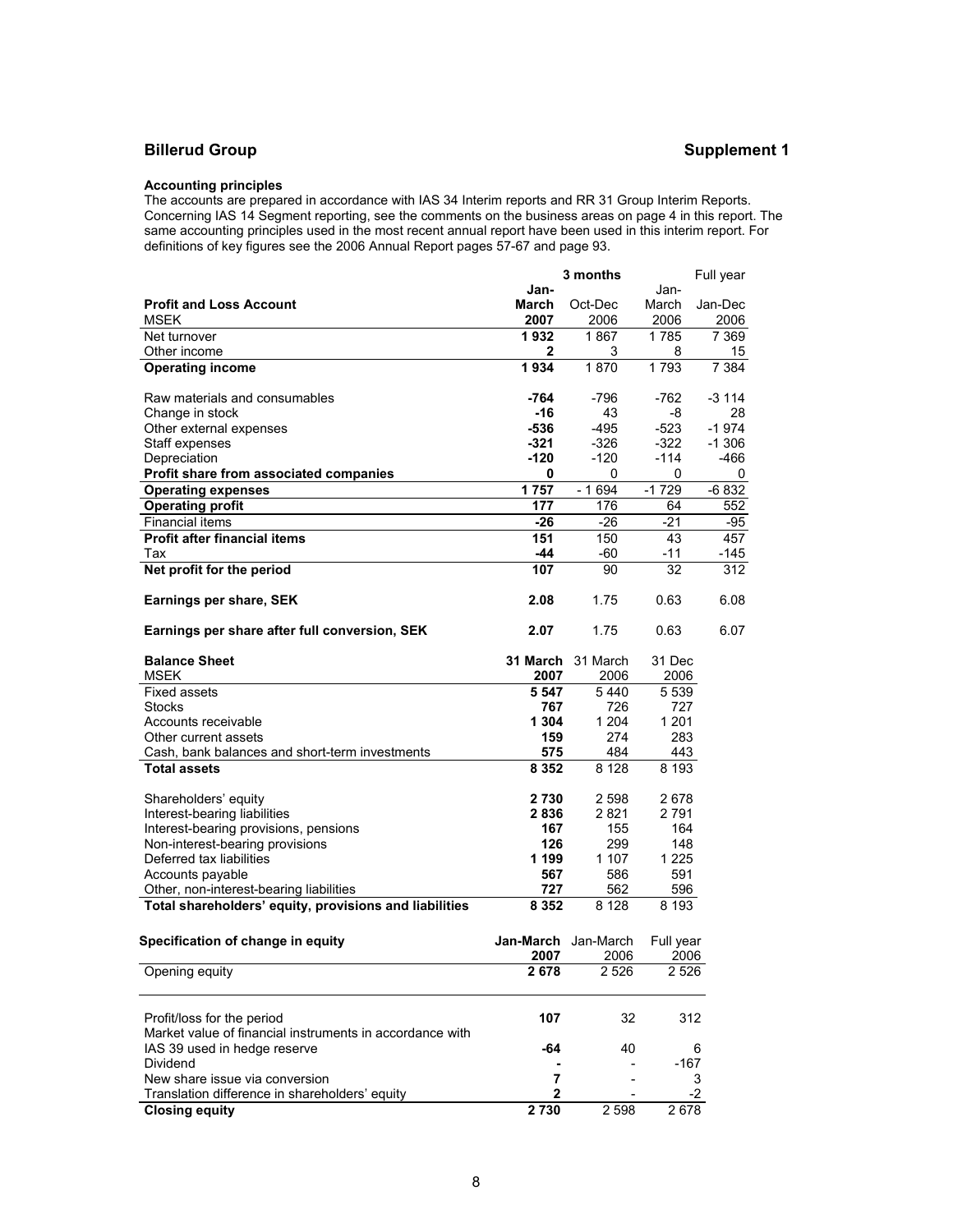|                                              | Jan-         |         |           |         |
|----------------------------------------------|--------------|---------|-----------|---------|
| <b>Cash Flow Statement</b>                   | <b>March</b> | Oct-Dec | Jan-March | Jan-Dec |
|                                              | 2007         | 2006    | 2006      | 2006    |
| Operating surplus, etc 1)                    | 277          | 244     | 125       | 802     |
| Change in working capital, etc.              | -40          | -82     | 126       | 42      |
| Net financial items, taxes, etc.             | $-30$        | 47      | $-36$     | -50     |
| Cash flow from operating activities          | 207          | 209     | 215       | 794     |
|                                              |              |         |           |         |
| Investment in fixed assets                   | -126         | -157    | $-218$    | -643    |
| Sale of fixed assets                         | 0            |         | 13        | 15      |
| Cash flow from operating activities          | $-126$       | $-156$  | $-205$    | $-628$  |
|                                              |              |         |           |         |
| Change in interest-bearing debt              | 49           | $-249$  | 292       | 264     |
| Dividend                                     |              |         |           | -167    |
| Cash flow from financing activities          | 49           | $-249$  | 292       | 97      |
| Total cash flow (= change in liquid assets)  | 130          | $-196$  | 302       | 263     |
|                                              |              |         |           |         |
| Liquid assets at the beginning of the period | 443          | 641     | 182       | 182     |
| Translation difference in liquid funds       | 2            | $-2$    |           | -2      |
| Liquid assets at the end of the period       | 575          | 443     | 484       | 443     |

1) The amount for January-March 2007 includes an operating profit of MSEK 177, returned depreciation of MSEK 120, payment of structural costs of MSEK –22 and an increase in pension liabilities of MSEK 2.

The amount for the period January-March 2006 includes the operating profit of MSEK 64, returned depreciation of MSEK 114, payment of structural costs of MSEK -46, an increase in pension liabilities of MSEK 1 and other items of MSEK -8.

|                                                    | Jan-March<br>2007 | Jan-March<br>2006 | Full year<br>2006 |
|----------------------------------------------------|-------------------|-------------------|-------------------|
| Margins                                            |                   |                   |                   |
| Gross margin, %                                    | 15                | 10                | 14                |
| Operating margin, %                                | 9                 | 4                 | 7                 |
| Return (rolling 12 months)                         |                   |                   |                   |
| Return on capital employed, %                      | 13                | $-4$              | 11                |
| Return on equity, %                                | 15                | $-7$              | 12                |
| Return on equity after full conversion, %          | 15                | $-7$              | 12                |
| Capital structure at end of period                 |                   |                   |                   |
| Capital employed, MSEK                             | 5 1 5 7           | 5 0 9 0           | 5 1 9 0           |
| Shareholders' equity, MSEK                         | 2730              | 2 5 9 8           | 2678              |
| Interest-bearing net debt, MSEK                    | 2427              | 2492              | 2 5 1 3           |
| Net debt/equity ratio, times                       | 0.89              | 0.96              | 0.94              |
| Net debt/equity ratio after full conversion, times | 0.88              | 0.94              | 0.92              |
| Equity ratio, %                                    | 33                | 32                | 33                |
| Equity ratio after full conversion, %              | 33                | 32                | 33                |
| Per share                                          |                   |                   |                   |
| Earnings per share, SEK                            | 2.08              | 0.63              | 6.08              |
| Average no. of shares, '000                        | 51 401            | 51 343            | 51 351            |
| Earnings per share after full conversion, SEK      | 2.07              | 0.63              | 6.07              |
| Average no. of shares, '000                        | 51 611            | 51 611            | 51 611            |
| Per share at end of period                         |                   |                   |                   |
| Equity per share, SEK                              | 53.08             | 50.61             | 52.12             |
| No. of shares, '000                                | 51 433            | 51 343            | 51 370            |
| Equity per share after full conversion, SEK        | 53.29             | 50.92             | 52.41             |
| No. of shares, '000                                | 51 611            | 51 611            | 51 611            |
| Gross investments, MSEK                            | 126               | 218               | 643               |
| Average number of employees                        | 2 3 1 7           | 2477              | 2476              |